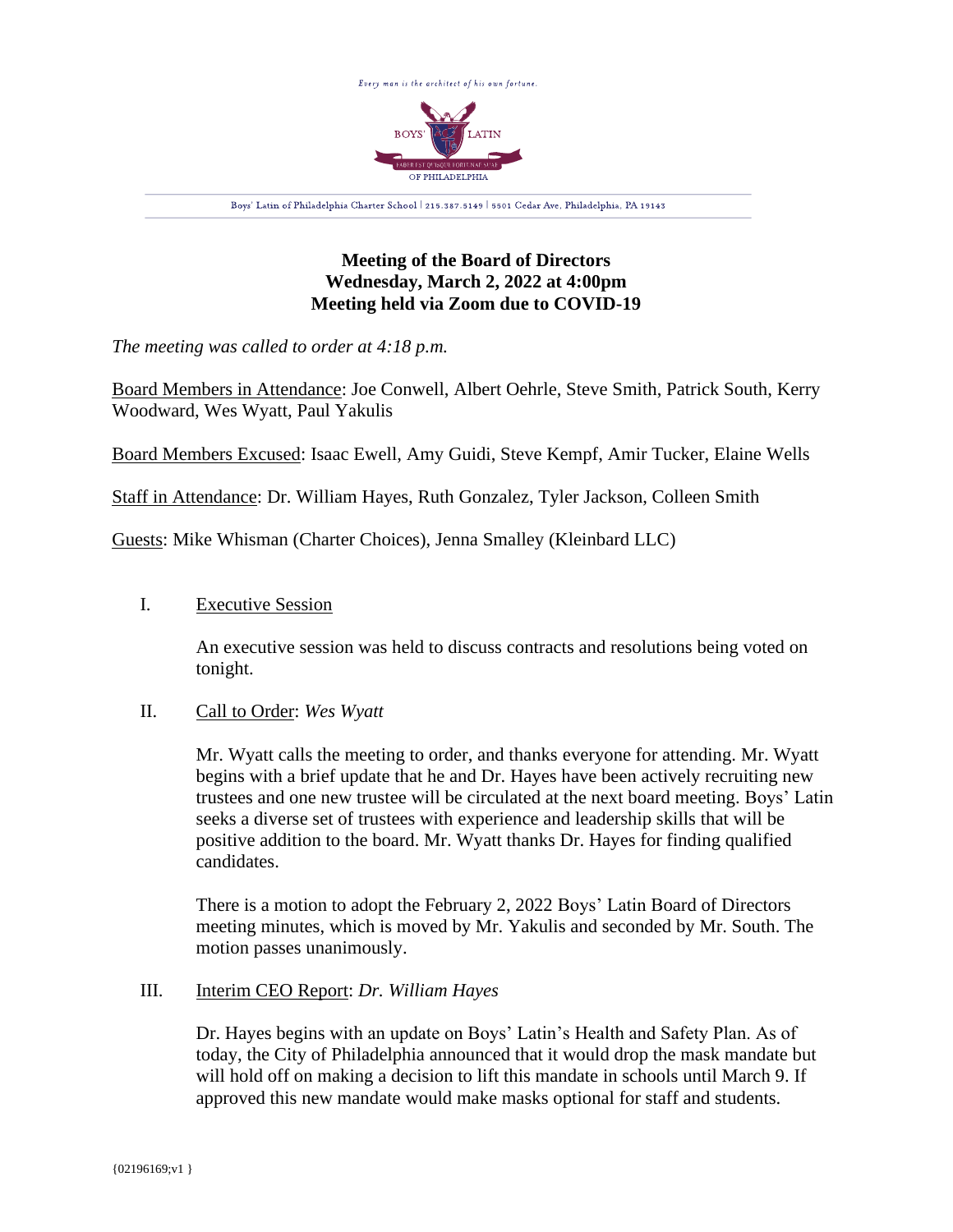Ms. Smith adds that Boys' Latin is still waiting on guidance for other Covid-19 health and safety protocols. The updated health and safety plan circulated before the board meeting only reflects the change in the masking policy announced today. Ms. Smith notes that between now and the April board meeting the school will get better clarity on other Covid-19 protocols and bring another revised health and safety plan to the board at the April meeting.

Dr. Hayes continues with a college admissions update, as of March 84 percent of Boys' Latin seniors have applied to college with 56 percent accepted to college. Currently Boys' Latin is slightly on par but a little below historical college acceptance averages. Dr. Hayes states that the school is attempting to replicate components that close out application completion. Mr. Wyatt notes that this college admissions update with serve as the education update.

There is a motion to adopt the Settlement and Trust Agreements for Student A, a special education student, to resolve potential/on-going due process litigation,<sup>1</sup> which is moved by Mr. Yakulis and seconded by Mr. Oehrle. The following board members vote in the affirmative: Mr. Yakulis, Mr. South, Mr. Oehrle, Mr. Wyatt, Mr. Conwell, Ms. Woodward, and Mr. Smith. The motion passes unanimously.

There is a motion to adopt the Trust and Settlement Agreements for Student B, a special education student, to resolve potential/on-going due process litigation, $<sup>2</sup>$  which</sup> is moved my Mr. Yakulis and seconded by Mr. Oehrle. The following board members vote in the affirmative: Mr. Yakulis, Mr. South, Mr. Oehrle, Mr. Wyatt, Ms. Woodward, Mr. Conwell, and Mr. Smith. The motion passes unanimously.

Ms. Smith then gives an update on vaccination rates at Boys' Latin. Ms. Smith explains how the school has held two vaccination clinics to date with a third being held tomorrow. Between the first two clinics the school was able to get 70 people vaccinated. At Boys' Latin, 40 percent of students are up to date on vaccines with 30 percent of employees up to date on vaccines. Ms. Smith notes that "up to date" means three jabs, unless someone is immunocompromised then four jabs are required. Boys' Latin will continue to host regular vaccination clinics at the school. Ms. Smith adds that the school's Covid-19 coordinator is following up with parents of unvaccinated students on a weekly basis and working with nurses who can look up an individuals' vaccine status in Philadelphia County. Ms. Smith advises that only three students have parents who do not want them vaccinated for religious purposes, so the vaccination status for the majority of remaining 60 percent of students is unknown.

<sup>&</sup>lt;sup>1</sup> The agreements establish an educational expense trust for this benefit of the student in the amount of \$40,000 to be used through January 24, 2026.

<sup>&</sup>lt;sup>2</sup> The agreements establish an educational expense trust for the benefit of the student in the amount of \$18,132.50 to be used through January 13, 2029.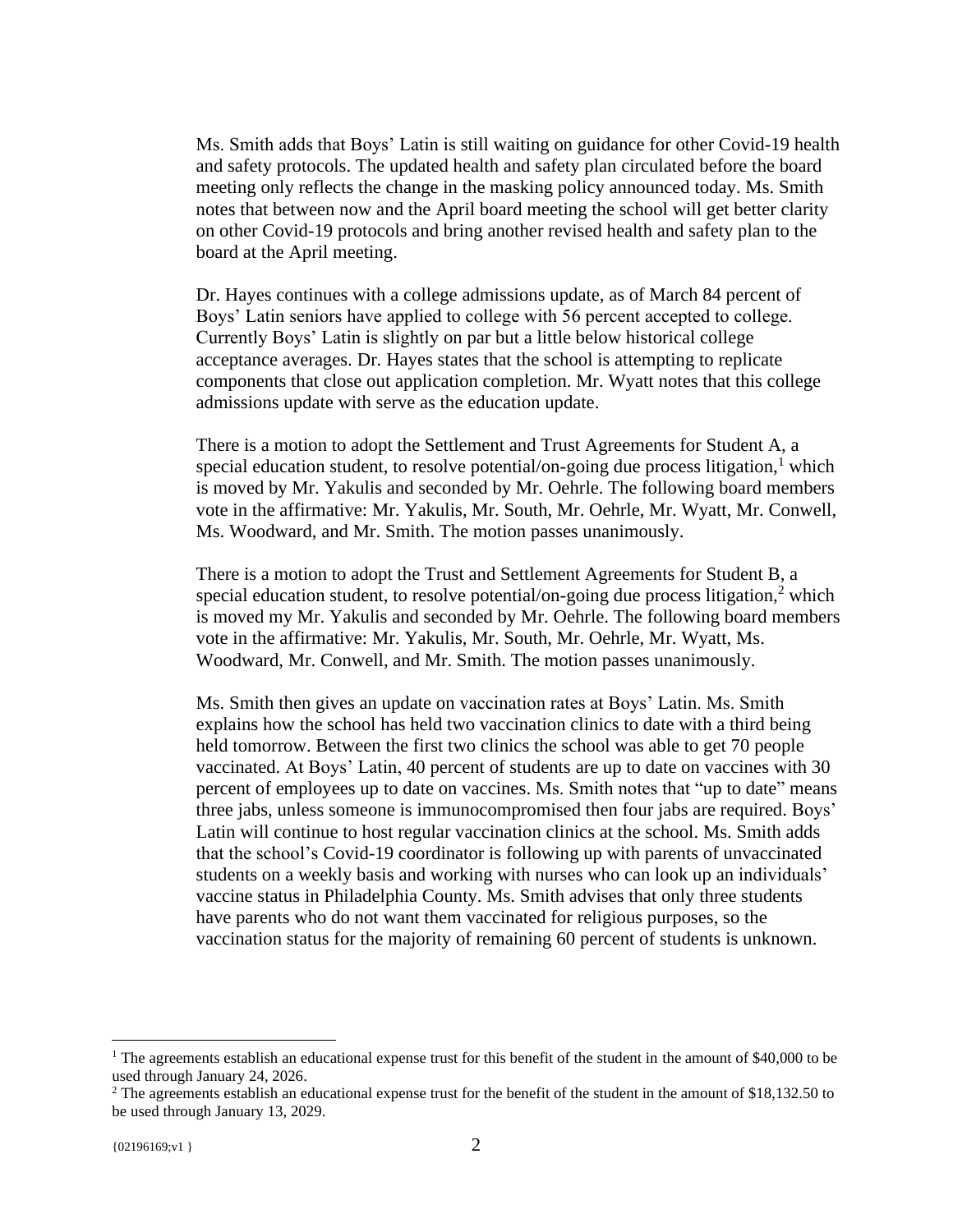There is a discussion on why students and employees are not getting vaccinated. Dr. Hayes adds that there is not a public anti-vaccination sentiment at Boys' Latin, rather personal choice of those not vaccinated.

There is a motion to adopt the Updated Health and Safety Plan reflecting today's revised mask mandate, which is moved by Ms. Woodward and seconded by Mr. Oehrle. The following board members vote in the affirmative: Mr. Conwell, Mr. Wyatt, Mr. Oehrle, Mr. South, Ms. Woodward, Mr. Smith, and Mr. Yakulis. The motion passes unanimously.

Mr. Wyatt notes that there will be a request to modify this health and safety plan in the future.

Dr. Hayes concludes his presentation.

#### IV. Board Committee Reports

#### a. Development: *Pat South*

Mr. South begins with the development summary and report. Mr. South thanks everyone's efforts as Boys' Latin is tracking nicely between a good mix of EITC grants and individual giving. In terms of what has committed or received, the school is at just over \$1 million raised with a budgeted goal of \$1.3 million. Mr. South notes that last year Boys' Latin raised \$1.6 million. The school will aim to raise \$360,000 from the annual event which would net \$300,000 as the event costs around \$60,000. Mr. South advises that the development committee has begun fundraising for the event and has already received \$40-45,000 in commitments. Sponsorship letters have been mailed out and Mr. South is working on targeted follow-up to potential donors and enlisting help from Foundations Board members (Marianne Dean, Dave Hardy, and Dick Williams) for individual outreach. Invitations for the annual event are going out by March 15. Mr. South explains how that the school has not gotten an enormous response yet after the initial mailing, that is not abnormal. The development committee is hoping to get a lot more responses with the direct outreach. Mr. South announces that overall, the committee has a lot of confidence in hitting these targeted development numbers and will work hard to get the event where the committee wants it to be. Mr. South thanks the board for early sponsorship, and asks for everyone's help in seeking donations and donors.

Mr. South advises that he must leave the meeting early, and votes in the affirmative for contracts and terminations resolutions to be voted upon later.

Mr. South concludes his presentation.

b. Parent Liaison Report: *Collen Smith on behalf of Elaine Wells*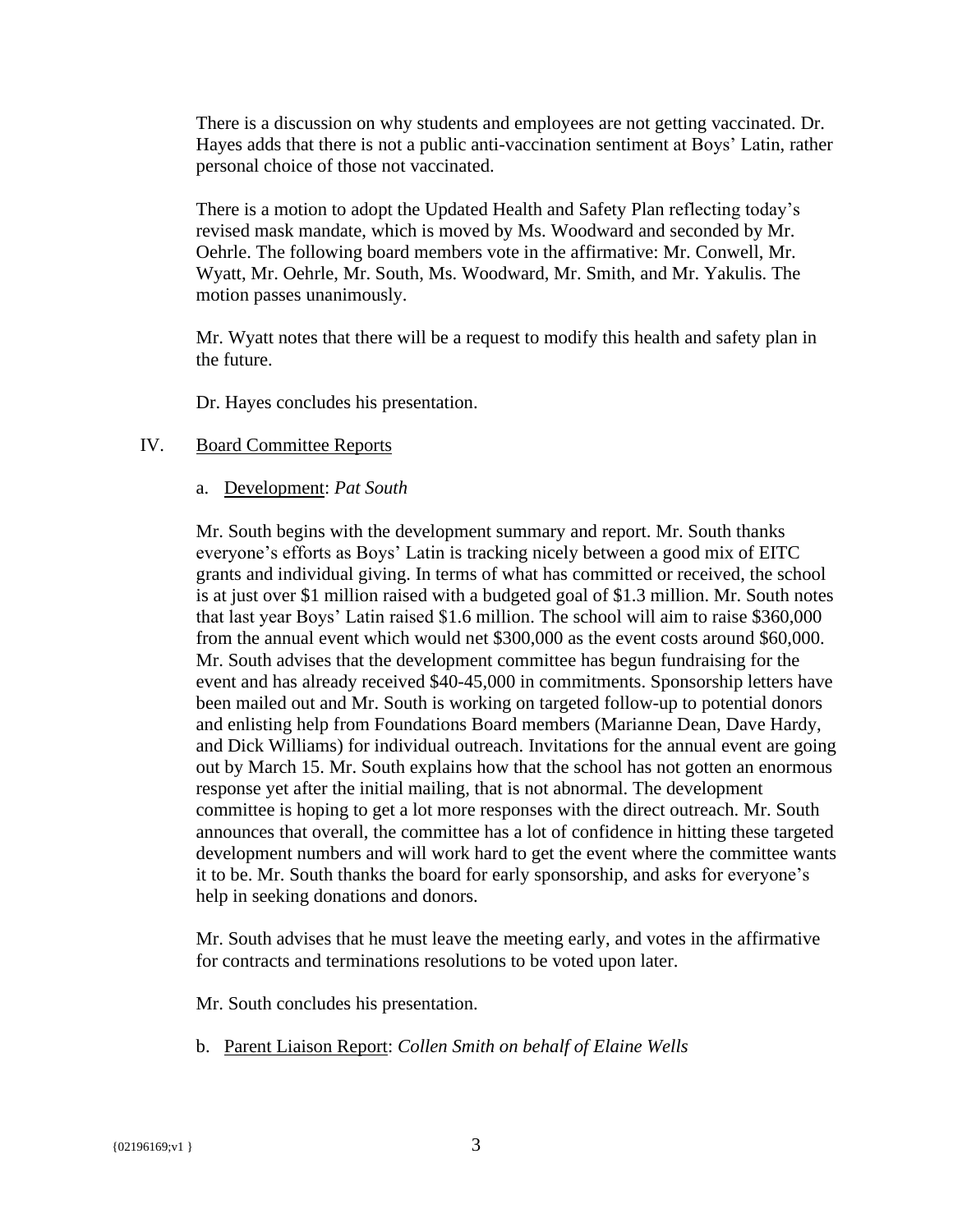Ms. Smith begins by explaining how Ms. Wells could not be here tonight due to a work obligation, but submitted her report in advance of the meeting. Ms. Smith reads that Boys' Latin's Extended Family Network at the high school held its first ever father/son Family Feud-style competition on February 21 in an effort to make males feel welcome and valued in the school space. Everyone had a wonderful time at the event, which had a great turnout. Continuing, three parents and two high school students created PSAs on getting vaccinated with the help of Philadelphia SEAL to edit and post these videos on school social media sites.

Ms. Smith concludes Ms. Wells' presentation.

#### c. Finance: *Kerry Woodward and Colleen Smith*

Ms. Woodward begins with an overview of the January 2022 financial statements, and thanks Charter Choices and Ms. Smith for their work on the clear cover report which is comprehensive and displays all relevant information. Ms. Woodward explains that revenues are tracking just behind the year-to-date budget given less staffing than budgeted for. Boys' Latin is in a very strong cash position, and the financial committee is in the process in preparing for FY2023 budgeting as well as projections for capital projects. Ms. Smith is leading at school team level on an analysis of historical expenses. The financial committee tracks the budget to be in line with pre-covid federal dollars, however those dollars will be going away so the budget will need to be revised. Ms. Woodward tells the board to stay tuned at the next meeting for an update in preparation for June budget approval.

Ms. Smith adds that the plan is to share a solid first draft of the FY2023 budget with the finance committee in a few weeks then with the board at the April board meeting. The school team will continue to work closely with the finance committee to support the budget development process in May. The final budget will then go to the board for approval in June.

There is a motion to adopt the 3/2/2022 Hires, Terminations, and Resignations as presented in the 3/2/2022 personnel report and reviewed in executive session, which is moved by Ms. Woodward and seconded by Mr. Oehrle. The following board members vote in the affirmative: Ms. Woodward, Mr. Oehrle, Mr. Yakulis, Mr. Wyatt, Mr. Smith, and Mr. Conwell. Mr. Wyatt notes that Mr. South voted in the affirmative prior to leaving meeting. The motion passes unanimously.

There is a motion to adopt the  $3/2/2022$  Contracts<sup>3</sup> as discussed in executive session and previously circulated to the board, which is moved by Ms. Woodward and seconded by Mr. Conwell. The following board members vote in the affirmative: Ms. Woodward, Mr. Conwell, Mr. Oehrle, Mr. Wyatt, Mr. Smith, and Mr. Yakulis. Mr.

<sup>&</sup>lt;sup>3</sup> CHOP Site Use Agreement; Code With Us, Inc. Master Services Agreement; DocuSign Renewal Agreement; Flynn O'Hara Uniforms 2022 General Sales Specification Agreements; Sunbelt Staffing, LLC Client Services Agreement; Therapy Source, Inc. Client Agreement; and Thomas Jefferson University Hospitals, Inc. Facility Use Agreement.